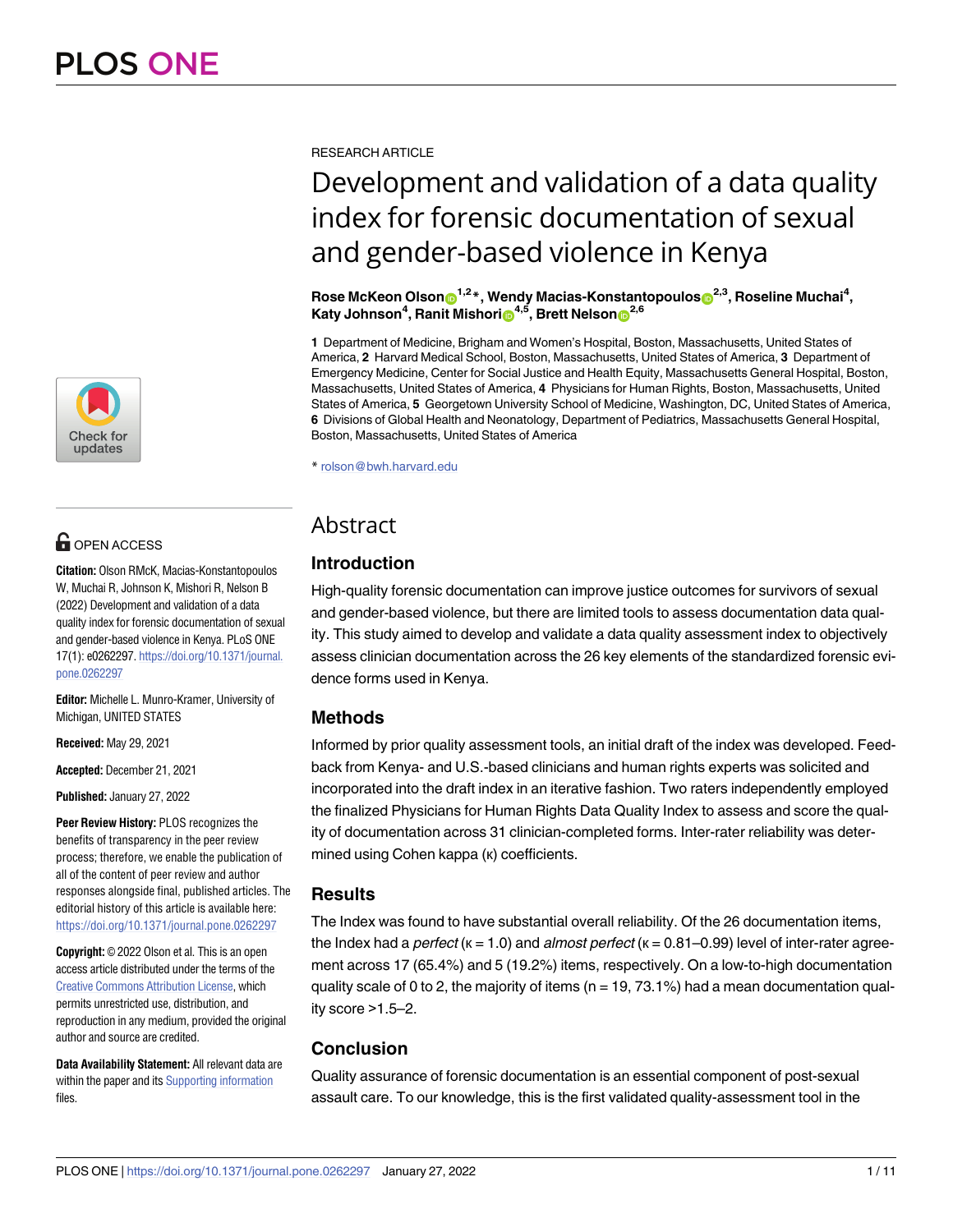<span id="page-1-0"></span>**Funding:** The funders had no role in study design, data collection and analysis, decision to publish, or preparation of the manuscript.

**Competing interests:** The authors have declared that no competing interests exist.

peer-reviewed literature for sexual assault documentation and may be a promising strategy to enhance the quality of sexual assault documentation in other settings, locally, regionally, and internationally.

# **Introduction**

Sexual and gender-based violence (SGBV) is a serious issue that affects millions worldwide, impacting people of all genders, ages, and sexual orientation. Sexual violence includes any sexual act or attempted act where consent is not obtained or freely given, often through use of violence and coercion [\[1](#page-9-0)]. The World Health Organization (WHO) estimates that approximately 30% of women worldwide have experienced physical and/or sexual violence by an intimate partner or non-partner in their lifetime; significant numbers of men and boys also experience sexual violence  $[2-3]$ . Rates of sexual assault are similar in Kenya  $[4-6]$ , where intimate partner violence has been named one of the top ten leading risk factors driving combined death and disability [[7\]](#page-9-0). Sexual violence is also a major contributor to a broad range of physical, psychological, social, legal, and economic consequences that adversely affect survivors, families, communities, and society at large [[4,](#page-9-0) [5\]](#page-9-0).

Survivors of sexual assault deserve timely and high-quality forensic examination, evidence collection, and documentation as part of comprehensive care for survivors. High-quality documentation of the clinical exam after sexual assault has been shown to increase trial, prosecution, and conviction rates of perpetrators  $[8-11]$ . A South African study analyzed the association of sexual assault injury documentation and legal outcomes, and found that conviction was more likely when cases had documented injuries, whether nongenital or ano-genital injuries [[12](#page-9-0)]. Furthermore, an evaluation conducted in Kenya found that the relative amount of medical evidence that appeared in the Post-Rape Care (PRC) Form legal record was associated with an increased likelihood of an adjudication outcome favoring the survivor [\[9\]](#page-9-0). In addition to legal justice outcomes, timely evidence collection may have other positive effects, such as enhancing survivor agency, and empowering and validating the experience of survivors.

While high-quality documentation by health care professionals can improve justice for survivors, methodology to grade the quality of SGBV documentation is lacking. There are no published validated tools on quality assessment of sexual assault documentation. One non-peer reviewed index developed in South Africa found wide variability in data quality of post-rape documentation forms, depending on profession and location of data collection [[13](#page-9-0)]. While problematic, this finding is a natural consequence of the wide variability in the quality, components, and professional training level of post-sexual assault evidence collection. In Kenya and in many other under-resourced contexts, there have been reports of lowquality medico-legal documentation after sexual assault  $[14, 15]$  $[14, 15]$  $[14, 15]$  $[14, 15]$ . For example, in several contexts the sexual assault exam is heavily based on a hymen examination, which is not an accurate or reliable indicator of sexual assault  $[16]$  $[16]$ . These findings suggest that data quality assessments are underutilized, and their appropriate use may strengthen medico-legal evidence and thereby increase trial, prosecution, and conviction rates of perpetrators of sexual violence [10.]

The international nonprofit organization Physicians for Human Rights (PHR) partners with medical, legal, and law enforcement professionals in Kenya, the Democratic Republic of Congo, and beyond to improve the medico-legal response to sexual violence and bolster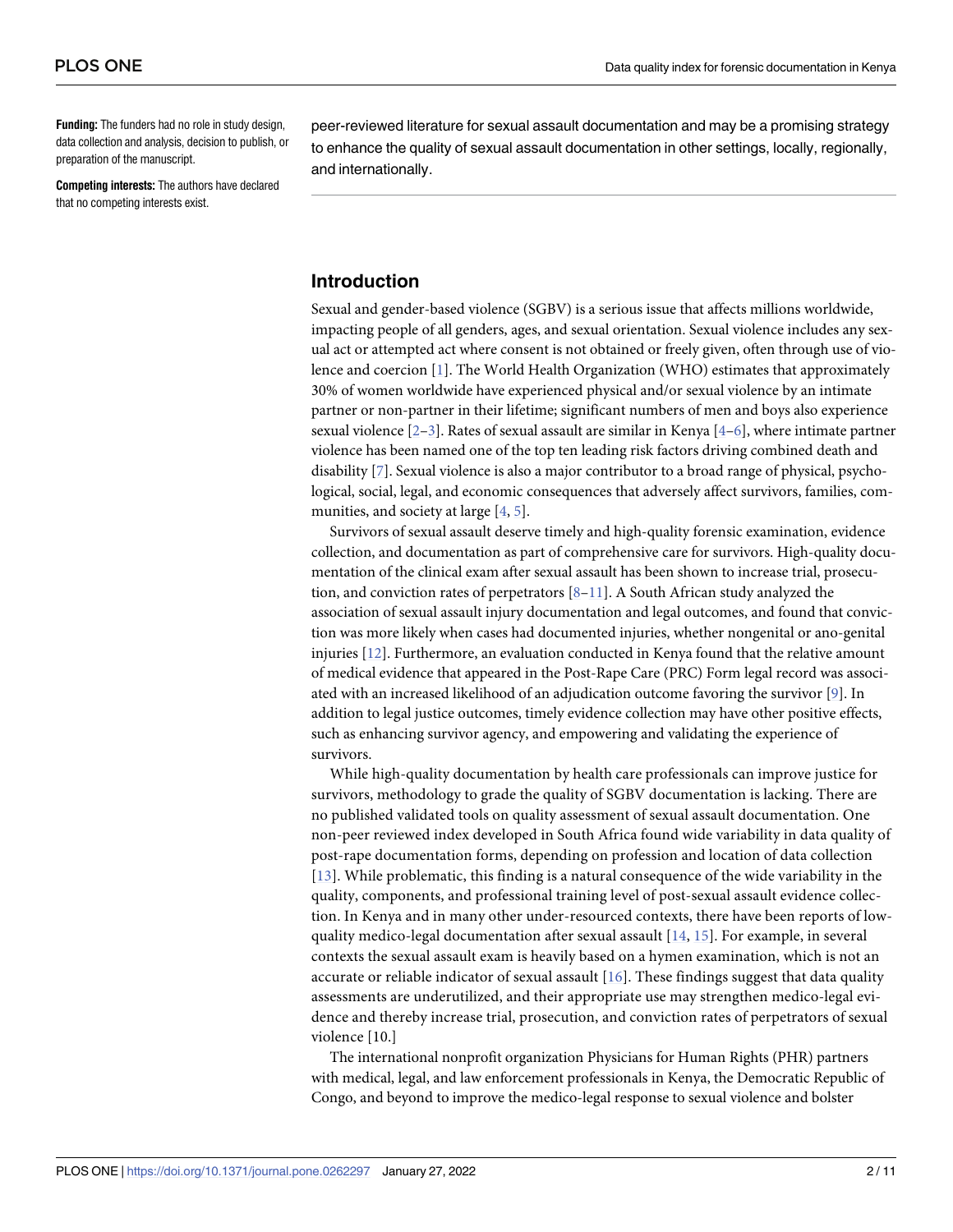<span id="page-2-0"></span>accountability for associated crimes. PHR focuses on improving the quality and availability of forensic evidence through research, tools, and innovations. Working in close collaboration with multisectoral partners, PHR developed MediCapt, a mobile application that enables clinicians to securely document evidence of sexual violence and safely transmit and store the protected information. As part of an evaluation of the MediCapt project in Kenya, PHR worked with external evaluators to explore the option of a data quality index to eventually compare the quality of standard government-issued paper-based PRC forms with PHR's mobile MediCapt application.

The aim of this study was to develop and evaluate the PHR Data Quality Index to objectively assess the data quality and inter-rate reliability of forensic evidence documentation of sexual assault by clinicians in Kenya.

## **Materials and methods**

The Kenyan government's PRC Form is a two-page, triplicate form used by clinicians in Kenya to document survivor-reported sexual assault events and includes the physical examination, psychological assessment, and clinical management by the clinician. The form is divided into two sections: Part A, the description of the incident, the physical examination findings, and the documentation of the clinical management and forensic evidence; and Part B, the psychological assessment.

Informed by prior unpublished quality assessment tools [\[13,](#page-9-0) [17\]](#page-9-0), an initial draft index was developed to objectively assess key elements of the PRC Form. We defined data quality within its six well-established dimensions: accuracy, completeness, consistency, timeliness, validity, and uniqueness [[18](#page-9-0)]. The index was designed to specifically target the key components of the Kenyan government PRC Form and included a weighted scoring for each item assessed based on the quality of the data documented in the two-page paper form.

This draft index was subsequently shared in an interactive and iterative process with experienced Kenya- and U.S.-based human rights experts and clinicians. Their feedback informed a revision of the index, which was then shared with an eight-member group of Kenyan clinical, legal, and law enforcement professionals, as well as members of the PHR network in Kenya with long involvement in the care of survivors of SGBV. During a semi-structured videoconference, these professionals provided additional feedback on elements of the PRC Form most critical for documentation and prosecution of SGBV. The index, including item scoring weights, were revised accordingly.

Using the finalized PHR Data Quality Index, two reviewers (RO, BDN) independently scored each of 31 completed post-rape forms for the Index's 26 quality-metric items. All items were scored on a scale of 0 (no data or low quality), 1 (moderate quality), or 2 (high quality), with the exception of item *Part B*, the *psychological assessment*, where a scale of 0, 2, and 4 was used to place greater weight on this large component of the PRC Form and to allow for a more granular quality assessment of the psychological narrative. During initial scoring attempts, lack of clarity on some Index items was discussed by the researchers and addressed by adding a scoring guide to each of the Index items. Independent scoring was then repeated using this finalized Index.

Level of inter-rater reliability was determined with SPSS 26.0 (IBM, Armonk, NY, USA) using Cohen kappa coefficients. These coefficients were interpreted according to the following definitions: poor agreement (0.00), slight agreement (0.01–0.20), fair agreement (0.21–0.40), moderate agreement (0.41–0.60), substantial agreement (0.61–0.80), almost perfect agreement (0.81–0.99), and perfect agreement (1.00) [[19](#page-10-0)].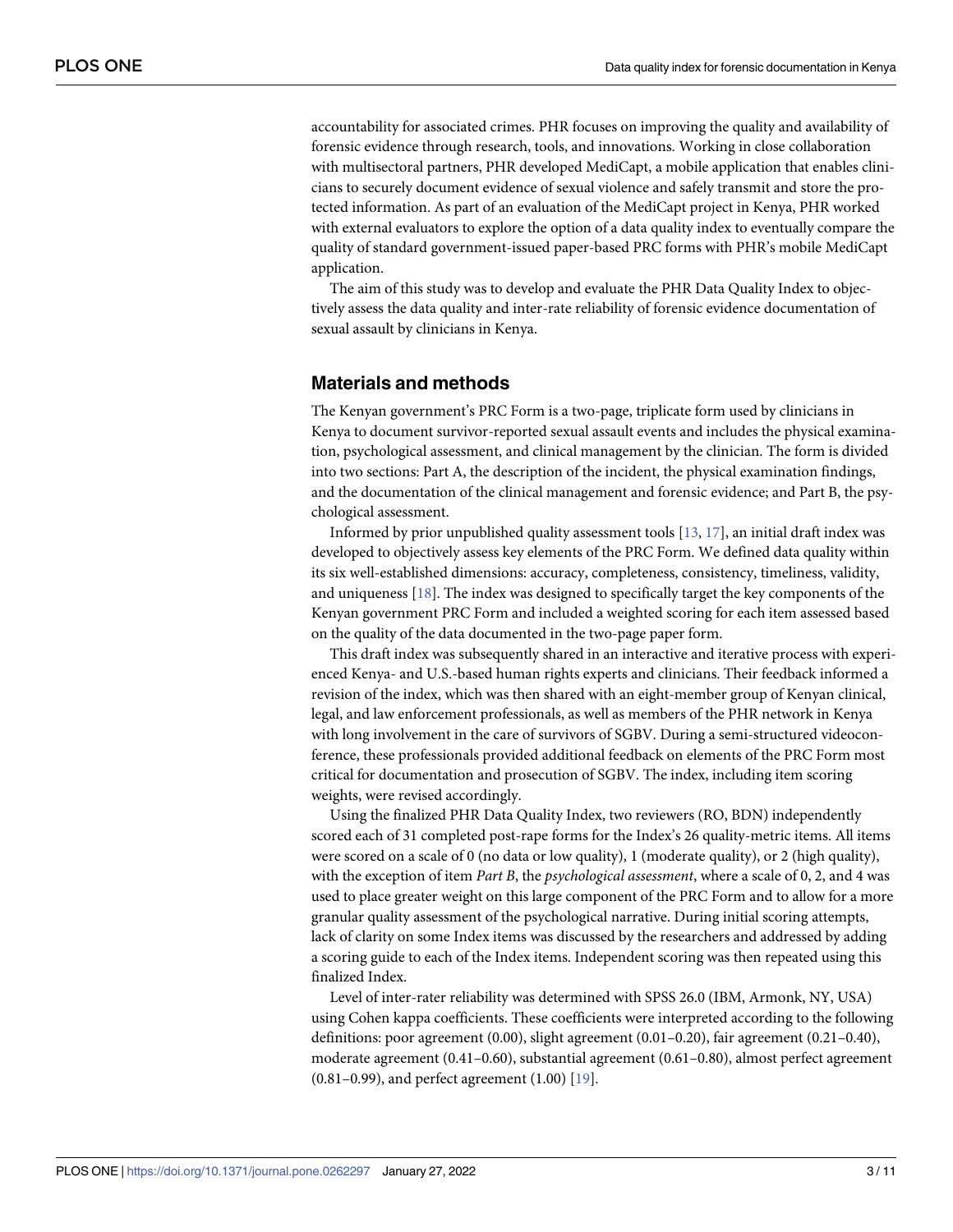<span id="page-3-0"></span>This study was approved by the Georgetown University institutional review board in the United States. (Protocols 2016–0661 and 2016–1404) and the Egerton University institutional review board in Kenya (Approval Number EUREC/APP/099/2020).

## **Results**

#### **Inter-rater reliability of the PHR Data Quality Index**

The finalized Data Quality Index [\(Table](#page-4-0) 1) includes 26 data quality items and is presented below.

The overall kappa score for the PHR Data Quality Index was 0.77, corresponding to a *substantial* level of agreement ([Table](#page-6-0) 2). In six of the seven multi-item Index categories, independent scoring for at least half of the category items had kappa scores of 1.00, indicating a high inter-rater reliability. All items within four Index categories (*demographics*, *management*, *laboratory samples*, and *psychological assessment*) had *perfect* levels of agreement across the two independent raters, with itemized kappa scores of 1.00.

Items with a perfect agreement score (kappa 1.00) included information such as the dates of the incident, exam, and form completion; survivor name, date of birth, and contact information; perpetrator information, including body marks; information regarding care management, referrals, and laboratory studies; police officer date and signatures; and legibility. Most common errors in completing the form were reflected in items with lower agreement scores, including chief complaint, circumstances surrounding the incident, summary body map statement, and examining officer date and signature. [Table](#page-7-0) 3 provides a summary of the Index's item-by-item inter-rater reliability by level of agreement.

# **Applying the PHR Data Quality Index to assess quality of forensic documentation**

To understand which of the Index's 26 items may be more challenging for quality documentation, a mean data quality score was determined for each Index item. With a maximum data quality score of 2, the large majority ( $n = 19, 73.1\%$ ) of the 26 Index items received a mean data quality score of  $\geq$ 1.5–2, indicating high-quality documentation by clinicians [\(Table](#page-7-0) 4). For the purposes of comparison, Item #24, which is typically scored out of 4, had an adjusted score of 1.81 when adjusted to a two-point scale. Four (15.4%) Index items received a mean rater score of *>*1.0–1.5, indicating moderate-quality documentation. These items included data on orphans and vulnerable children (OVC) status (mean =  $1.48$ ,  $\kappa = 1.00$ ), chief complaints (mean = 1.48,  $\kappa$  = 0.60), circumstances surrounding the incident (mean = 1.32,  $\kappa$  = 0.63), and summary statements of genital exams (mean  $1.44$ ,  $\kappa = 0.96$ ). Three (11.5%) items with low-quality mean scores  $\leq$  1.0 for documentation included date of last consensual intercourse (mean =  $0.84$ ,  $\kappa$  = 1.00), police officer signature and date (mean =  $0.13$ ,  $\kappa$  = 1.00), and document signed by the examining officer within 48 hours of patient visit (mean =  $0.13$ ,  $\kappa$  = 1.00).

# **Discussion**

High-quality forensic documentation can facilitate increased investigation, prosecution, and conviction rates for survivors of sexual violence  $[8-10]$ , yet no validated, published tools are available to assess the quality of documentation after sexual assault. To our knowledge, this is the first peer-reviewed study to develop a validated quality-assessment tool for sexual assault documentation. The PHR Data Quality Index had substantial inter-rater agreement, suggesting it is a valid tool to grade quality of sexual assault documentation and guide targeted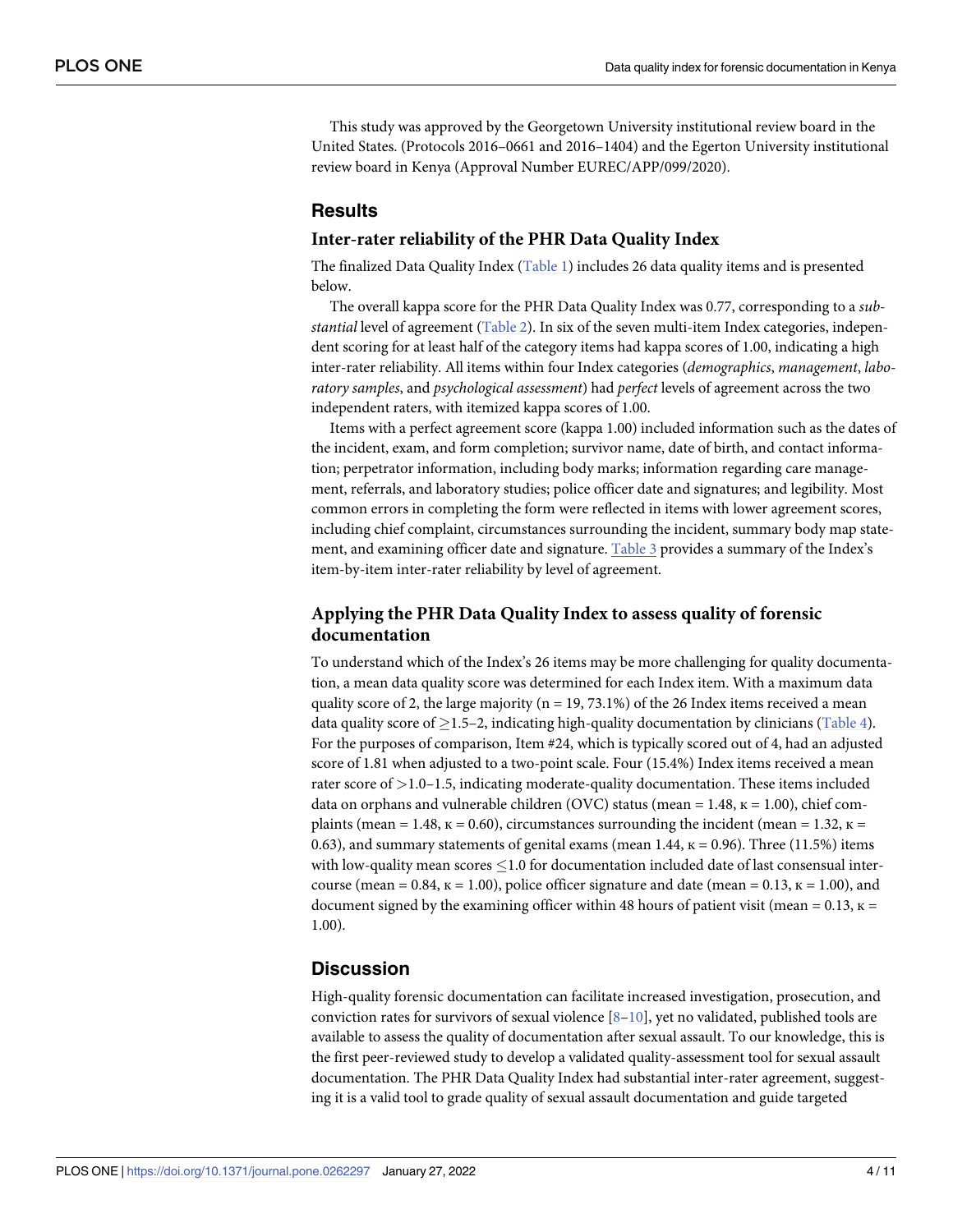#### <span id="page-4-0"></span>**[Table](#page-3-0) 1. PHR data quality index for assessing quality of sexual violence documentation.**

|                                                                                                                                                                                                          |                                            | Circle appropriate score        |                                                                                                                                                  |  |  |  |  |
|----------------------------------------------------------------------------------------------------------------------------------------------------------------------------------------------------------|--------------------------------------------|---------------------------------|--------------------------------------------------------------------------------------------------------------------------------------------------|--|--|--|--|
| Demographics:                                                                                                                                                                                            |                                            |                                 |                                                                                                                                                  |  |  |  |  |
| 1. All 4 dates (dates of form, birth, exam, incident)                                                                                                                                                    | $\Omega$<br>1<br>Some dates<br>No dates    |                                 | 2<br>All dates                                                                                                                                   |  |  |  |  |
| One point if 1-3 dates. Two points if ALL 4 dates (dates of form, birth, exam, and incident) (or " $n/a$ ").                                                                                             |                                            |                                 |                                                                                                                                                  |  |  |  |  |
| 2. Three names of survivor                                                                                                                                                                               | No names                                   | Some names                      | 2<br>All names                                                                                                                                   |  |  |  |  |
|                                                                                                                                                                                                          |                                            |                                 | One point if partial name. Two points if full name.                                                                                              |  |  |  |  |
| 3. Survivor contact info (address and phone)                                                                                                                                                             | $\Omega$<br>No contact info                | Only address or phone           | Both address and phone                                                                                                                           |  |  |  |  |
|                                                                                                                                                                                                          |                                            |                                 | One point if either address or phone. Two points if both address and phone (or "n/a").                                                           |  |  |  |  |
| 4. OVC status                                                                                                                                                                                            |                                            | 0<br>Not present                | 2<br>Present                                                                                                                                     |  |  |  |  |
|                                                                                                                                                                                                          |                                            |                                 | Two points if any status is marked.                                                                                                              |  |  |  |  |
| History:                                                                                                                                                                                                 |                                            |                                 |                                                                                                                                                  |  |  |  |  |
| 5. Perpetrator info (gender, est. age or adult/non-adult,<br>unknown/known)                                                                                                                              | $\Omega$<br>No info                        | 1<br>Some info                  | $\overline{2}$<br>All info                                                                                                                       |  |  |  |  |
| One point if info on 1-2 of these items. Two points if info on ALL 3 items (any info on gender, age/adult/non-adult, and perpetrator unknown/known).                                                     |                                            |                                 |                                                                                                                                                  |  |  |  |  |
| 6. Chief complaints                                                                                                                                                                                      | $\Omega$<br>No info                        | Some info                       | 2<br>Detailed info                                                                                                                               |  |  |  |  |
| One point if any info, but no specific reason for visit (e.g., "patient is withdrawn"). Two points if specific reason for patient's visit (e.g., " sexual assault," " psychological<br>concerns," etc.). |                                            |                                 |                                                                                                                                                  |  |  |  |  |
| 7. Circumstances surrounding incident                                                                                                                                                                    | $\mathbf{0}$<br>No info                    | 1<br>Some info                  | $\mathfrak{D}$<br>Detailed info (must include penetration<br>& struggle info)                                                                    |  |  |  |  |
|                                                                                                                                                                                                          |                                            |                                 | One point if any info. Two points if info on BOTH "penetration" and "struggle" (or "n/a").                                                       |  |  |  |  |
| 8. Previous reporting and care                                                                                                                                                                           | $\mathbf{0}$<br>No info                    | Some info                       | Detailed info                                                                                                                                    |  |  |  |  |
|                                                                                                                                                                                                          |                                            |                                 | One point if any info. Two points if info on BOTH "previous reporting" and "previous care" (or "n/a").                                           |  |  |  |  |
| Physical examination:                                                                                                                                                                                    |                                            |                                 |                                                                                                                                                  |  |  |  |  |
| 9. Notations on body map                                                                                                                                                                                 |                                            | $\boldsymbol{0}$<br>Not present | Present (or marked "normal" or similar)                                                                                                          |  |  |  |  |
|                                                                                                                                                                                                          |                                            |                                 | Two points if any notations or marked "normal" or "n/a."                                                                                         |  |  |  |  |
| 10. Statement in "Comments" summarizing body map exam                                                                                                                                                    | $\mathbf{0}$<br>No info                    | $\mathbf{1}$<br>Some info       | Detailed info (or marked "normal" or<br>similar)                                                                                                 |  |  |  |  |
|                                                                                                                                                                                                          |                                            |                                 | One point if any info. Two points if statement summarizing body map (e.g., "exam consistent with sexual assault") or marked "normal" or similar. |  |  |  |  |
| 11. Date of last consensual intercourse                                                                                                                                                                  |                                            | 0<br>Not present                | 2<br>Present                                                                                                                                     |  |  |  |  |
|                                                                                                                                                                                                          |                                            |                                 | Two points if date (or "n/a").                                                                                                                   |  |  |  |  |
| Forensic:                                                                                                                                                                                                |                                            |                                 |                                                                                                                                                  |  |  |  |  |
| 12. Clothing info (4 fields)                                                                                                                                                                             | $\mathbf{0}$<br>No fields<br>completed     | 1<br>Some fields completed      | $\overline{2}$<br>Four fields completed                                                                                                          |  |  |  |  |
|                                                                                                                                                                                                          |                                            |                                 | One point if $1-3$ fields completed. Two points if ALL 4 fields completed (or " $n/a$ ").                                                        |  |  |  |  |
| 13. Toilet and bathing info (2 fields)                                                                                                                                                                   | $\boldsymbol{0}$<br>No fields<br>completed | 1<br>One field completed        | $\overline{2}$<br>Two fields completed                                                                                                           |  |  |  |  |
|                                                                                                                                                                                                          |                                            |                                 | One point if 1 field completed. Two points if BOTH fields completed.                                                                             |  |  |  |  |
| 14. Info on perpetrator marks                                                                                                                                                                            |                                            | 2<br>Info reported              |                                                                                                                                                  |  |  |  |  |
|                                                                                                                                                                                                          |                                            |                                 | Two points if either box marked.                                                                                                                 |  |  |  |  |
| <b>Genital examination:</b>                                                                                                                                                                              |                                            |                                 |                                                                                                                                                  |  |  |  |  |
| 15. Genital exam info                                                                                                                                                                                    | $\mathbf{0}$<br>No info                    | Some info                       | $\overline{2}$<br>Detailed info                                                                                                                  |  |  |  |  |
|                                                                                                                                                                                                          |                                            |                                 | (Continued)                                                                                                                                      |  |  |  |  |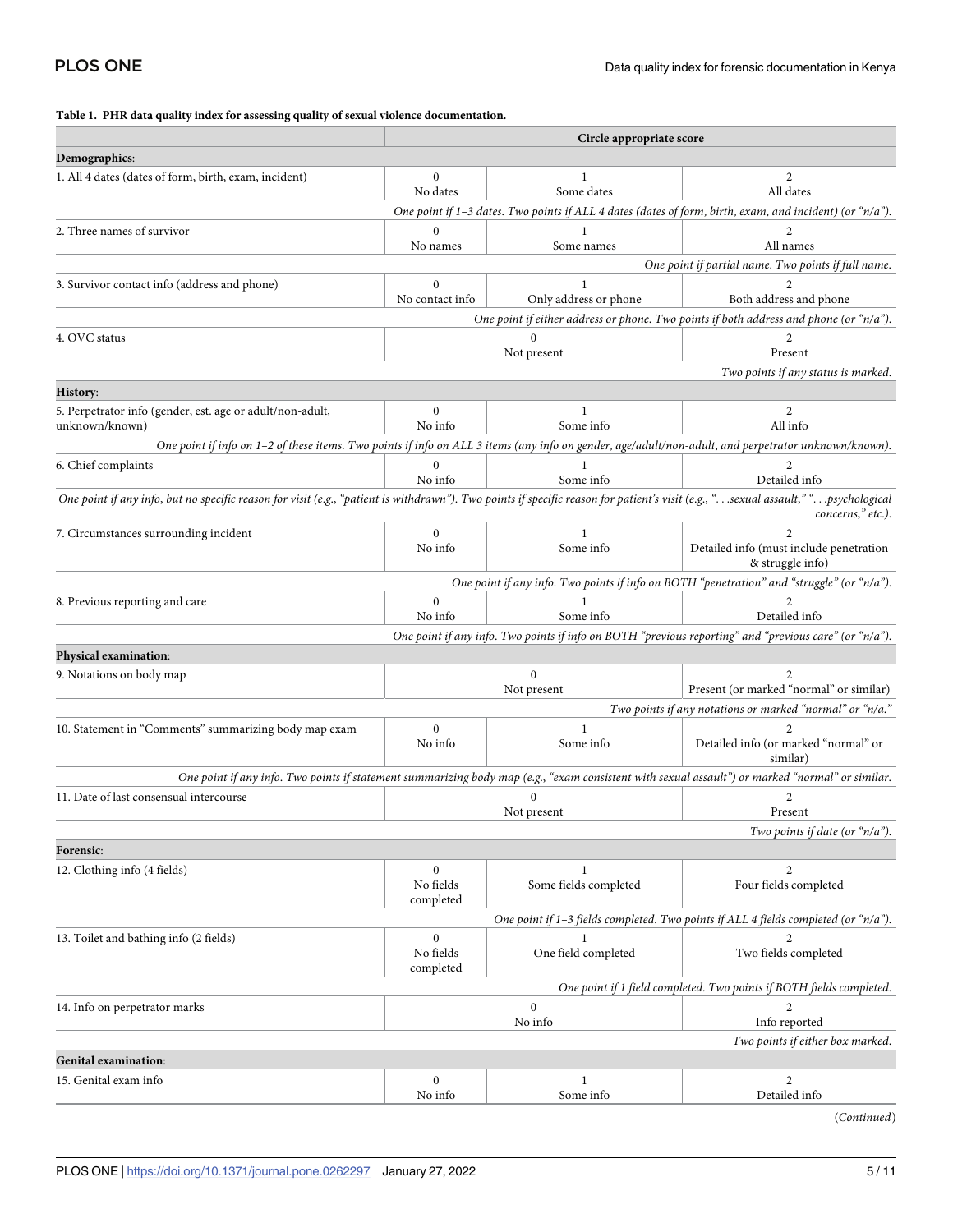<span id="page-5-0"></span>**Table 1.** (Continued)

|                                                                                                                                                                        | Circle appropriate score                                                          |                                                      |                                                                                                       |  |  |
|------------------------------------------------------------------------------------------------------------------------------------------------------------------------|-----------------------------------------------------------------------------------|------------------------------------------------------|-------------------------------------------------------------------------------------------------------|--|--|
|                                                                                                                                                                        | One point if any info. Two points if detailed info or marked "normal" or similar. |                                                      |                                                                                                       |  |  |
| 16. Statement in "Comments" summarizing genital exam                                                                                                                   | $\boldsymbol{0}$<br>No info                                                       | Some info, or only stating hymen is<br>intact/broken | Detailed info                                                                                         |  |  |
| One point if any info or if only discusses hymen. Two points if statement summarizing genital exam (e.g., "exam consistent with sexual assault") or marked "normal" or |                                                                                   |                                                      | similar.                                                                                              |  |  |
| Management:                                                                                                                                                            |                                                                                   |                                                      |                                                                                                       |  |  |
| 17. Management info                                                                                                                                                    |                                                                                   | $\boldsymbol{0}$<br>Not present                      | $\overline{2}$<br>Present                                                                             |  |  |
|                                                                                                                                                                        |                                                                                   |                                                      | Two points if any info or "n/a."                                                                      |  |  |
| 18. Referral info                                                                                                                                                      |                                                                                   | $\boldsymbol{0}$<br>Not present                      | $\overline{2}$<br>Present                                                                             |  |  |
|                                                                                                                                                                        |                                                                                   |                                                      | Two points if any info or "n/a."                                                                      |  |  |
| Laboratory samples:                                                                                                                                                    |                                                                                   |                                                      |                                                                                                       |  |  |
| 19. Labs sent                                                                                                                                                          |                                                                                   | $\boldsymbol{0}$<br>Not documented                   | $\mathbf{2}$<br>Documented                                                                            |  |  |
|                                                                                                                                                                        |                                                                                   |                                                      | Two points if any documentation about labs (e.g., "none," "n/a," "HIV," etc.).                        |  |  |
| Chain of custody:                                                                                                                                                      |                                                                                   |                                                      |                                                                                                       |  |  |
| 20. List of chain-of-custody samples                                                                                                                                   |                                                                                   | $\mathbf{0}$<br>Not present                          | $\overline{2}$<br>Present                                                                             |  |  |
|                                                                                                                                                                        |                                                                                   |                                                      | Two points if any documentation about chain-of-custody items (e.g., "none," "n/a," "clothing," etc.). |  |  |
| 21. Examining Officer signature and date                                                                                                                               | $\mathbf{0}$<br>Not present                                                       |                                                      | $\overline{2}$<br>Present                                                                             |  |  |
|                                                                                                                                                                        |                                                                                   |                                                      | Two points if BOTH signature and date.                                                                |  |  |
| 22. Police Officer signature and date                                                                                                                                  | $\mathbf{0}$<br>Not present                                                       |                                                      | $\overline{2}$<br>Present                                                                             |  |  |
|                                                                                                                                                                        |                                                                                   |                                                      | Two points if BOTH signature and date.                                                                |  |  |
| 23. Document signed by Examining Officer within 48 hours of<br>patient visit                                                                                           | $\theta$<br>Not signed within<br>48 hours                                         |                                                      | $\mathfrak{D}$<br>Signed within<br>48 hours                                                           |  |  |
|                                                                                                                                                                        |                                                                                   |                                                      | Two points if signed within 48 hours of patient's visit.                                              |  |  |
| Psychological assessment (Part B)                                                                                                                                      |                                                                                   |                                                      |                                                                                                       |  |  |
| 24. Part B (including child section if relevant) (NOTE: score is<br>doubled for this checklist item)                                                                   | $\boldsymbol{0}$<br>No info                                                       | $\overline{c}$<br>Some info                          | $\overline{4}$<br>Detailed info                                                                       |  |  |
|                                                                                                                                                                        |                                                                                   |                                                      | TWO points if any info. FOUR points if detailed info.                                                 |  |  |
| General:                                                                                                                                                               |                                                                                   |                                                      |                                                                                                       |  |  |
| 25. Writing legible                                                                                                                                                    | $\mathbf{0}$<br>Not legible                                                       | 1<br>Partly legible                                  | 2<br>Completely legible                                                                               |  |  |
| One point if partly legible. Two points if completely legible.                                                                                                         |                                                                                   |                                                      |                                                                                                       |  |  |
| 26. Content understandable (e.g., clear meaning, avoids<br>unexplained medical jargon, etc.)                                                                           | $\boldsymbol{0}$<br>Not<br>understandable                                         | 1<br>Partly understandable                           | Completely understandable                                                                             |  |  |
|                                                                                                                                                                        |                                                                                   |                                                      | One point if partly understandable. Two points if completely understandable.                          |  |  |
| <b>Total score:</b> Acceptable score = $43$ ( $>80\%$ )                                                                                                                |                                                                                   |                                                      | /54                                                                                                   |  |  |
| Comments (specify checklist number followed by comment):                                                                                                               |                                                                                   |                                                      |                                                                                                       |  |  |

<https://doi.org/10.1371/journal.pone.0262297.t001>

interventions to improve data quality and the overall response to sexual violence. Additionally, the Index could be used more broadly to accelerate Sustainable Development Goal 5.2, to end all forms of violence against women and girls [[20](#page-10-0)].

There was perfect inter-rater agreement for many categorical and nominal variables on the sexual assault documentation forms, such as survivor demographics. There were lower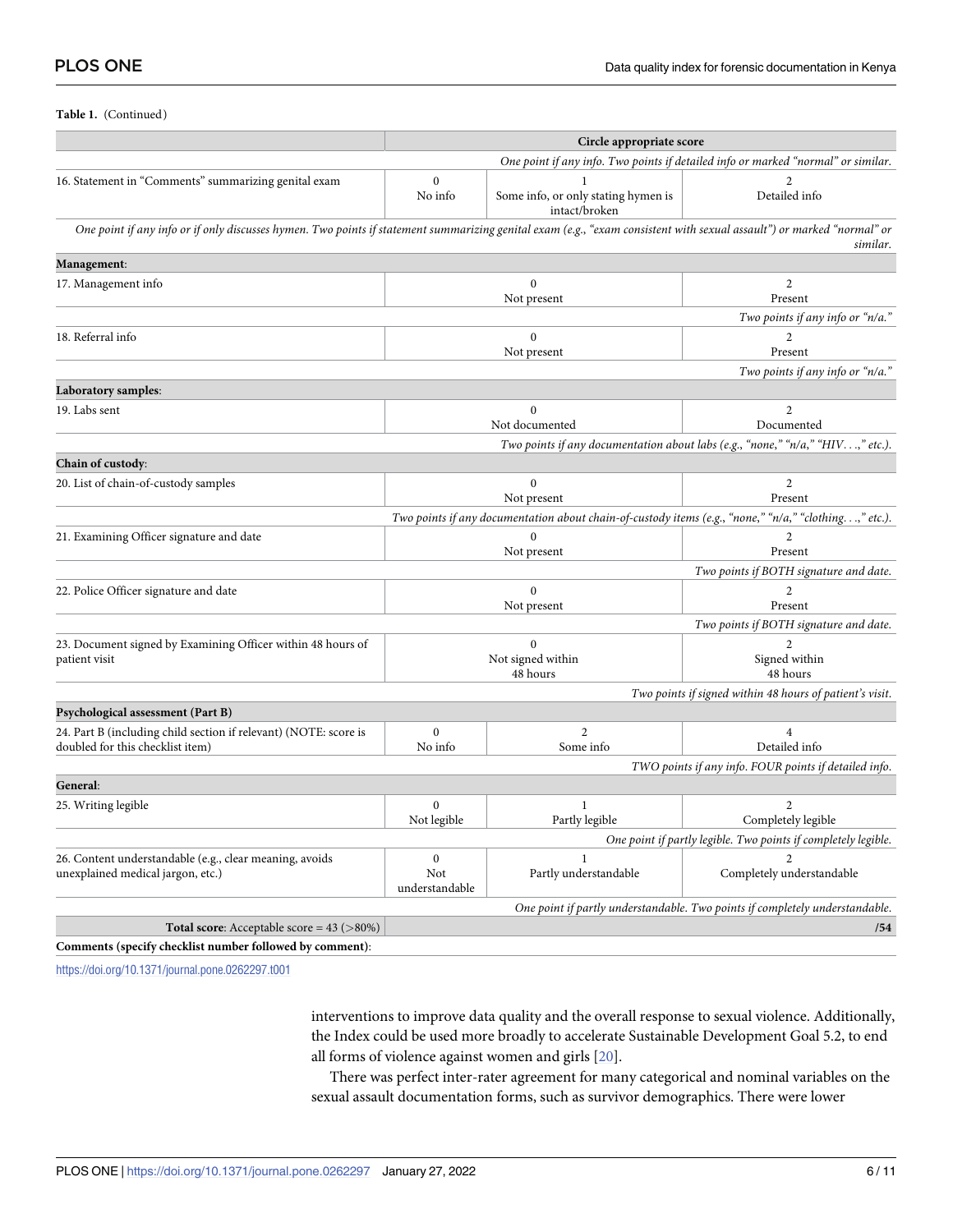#### <span id="page-6-0"></span>**[Table](#page-3-0) 2. Inter-rater reliability results for each index item and for the PHR Data Quality Index overall.**

|                                                                                                      | Scorer 1 |           | Scorer <sub>2</sub> |           | Mean  | Cohen's weighted | Interpretation of |
|------------------------------------------------------------------------------------------------------|----------|-----------|---------------------|-----------|-------|------------------|-------------------|
| Demographics:                                                                                        | Mean     | <b>SD</b> | Mean                | <b>SD</b> | score | Карра (к)        | agreement*        |
| 1. All 4 dates (dates of form, birth, exam, incident)                                                | 1.58     | 0.50      | 1.58                | 0.50      | 1.58  | 1.00             | Perfect           |
| 2. Three names of survivor                                                                           | 2.00     | 0.00      | 2.00                | 0.00      | 2.00  | 1.00             | Perfect           |
| 3. Survivor contact info (address and phone)                                                         | 2.00     | 0.00      | 2.00                | 0.00      | 2.00  | 1.00             | Perfect           |
| 4. OVC status                                                                                        | 1.48     | 0.89      | 1.48                | 0.89      | 1.48  | 1.00             | Perfect           |
| <b>History:</b>                                                                                      |          |           |                     |           |       |                  |                   |
| 5. Perpetrator info (gender, est. age or adult/non-adult, unknown/<br>known)                         | 1.87     | 0.50      | 1.87                | 0.50      | 1.87  | 1.00             | Perfect           |
| 6. Chief complaints                                                                                  | 1.61     | 0.62      | 1.35                | 0.61      | 1.48  | 0.60             | Moderate          |
| 7. Circumstances surrounding incident                                                                | 1.45     | 0.68      | 1.19                | 0.60      | 1.32  | 0.63             | Substantial       |
| 8. Previous reporting and care                                                                       | 1.81     | 0.60      | 1.81                | 0.60      | 1.81  | 1.00             | Perfect           |
| Physical examination:                                                                                |          |           |                     |           |       |                  |                   |
| 9. Notations on body map                                                                             | 2.00     | 0.00      | 2.00                | 0.00      | 2.00  | 1.00             | Perfect           |
| 10. Statement in 'Comments' summarizing body map exam                                                | 1.61     | 0.72      | 1.74                | 0.68      | 1.68  | 0.76             | Substantial       |
| 11. Date of last consensual intercourse                                                              | 0.84     | 1.00      | 0.84                | 1.00      | 0.84  | 1.00             | Perfect           |
| <b>Forensic:</b>                                                                                     |          |           |                     |           |       |                  |                   |
| 12. Clothing info (4 fields)                                                                         | 1.81     | 0.60      | 1.81                | 0.60      | 1.81  | 1.00             | Perfect           |
| 13. Toilet and bathing info (2 fields)                                                               | 1.77     | 0.62      | 1.81                | 0.60      | 1.79  | 0.91             | Almost perfect    |
| 14. Info on perpetrator marks                                                                        | 1.81     | 0.60      | 1.81                | 0.60      | 1.81  | 1.00             | Perfect           |
| 15. Genital exam info                                                                                | 1.81     | 0.60      | 1.74                | 0.63      | 1.78  | 0.84             | Almost perfect    |
| 16. Statement in 'Comments' summarizing genital exam                                                 | 1.45     | 0.81      | 1.42                | 0.81      | 1.44  | 0.96             | Almost perfect    |
| <b>Management:</b>                                                                                   |          |           |                     |           |       |                  |                   |
| 17. Management info                                                                                  | 1.81     | 0.60      | 1.81                | 0.60      | 1.81  | 1.00             | Perfect           |
| 18. Referral info                                                                                    | 1.81     | 0.60      | 1.81                | 0.60      | 1.81  | 1.00             | Perfect           |
| Laboratory samples:                                                                                  |          |           |                     |           |       |                  |                   |
| 19. Labs sent                                                                                        | 1.81     | 0.60      | 1.81                | 0.60      | 1.81  | 1.00             | Perfect           |
| <b>Chain of custody:</b>                                                                             |          |           |                     |           |       |                  |                   |
| 20. List of chain-of-custody samples                                                                 | 1.74     | 0.68      | 1.68                | 0.75      | 1.71  | 0.87             | Almost perfect    |
| 21. Examining Officer signature and date                                                             | 1.77     | 0.62      | 1.68                | 0.75      | 1.73  | 0.80             | Substantial       |
| 22. Police Officer signature and date                                                                | 0.13     | 0.50      | 0.13                | 0.50      | 0.13  | 1.00             | Perfect           |
| 23. Document signed by Examining Officer within 48 hours of patient<br>visit                         | 0.13     | 0.50      | 0.13                | 0.50      | 0.13  | 1.00             | Perfect           |
| Psychological assessment (Part B)                                                                    |          |           |                     |           |       |                  |                   |
| 24. Part B (including child section if relevant) (NOTE: score is<br>doubled for this checklist item) | 3.61     | 1.20      | 3.61                | 1.20      | 3.61  | 1.00             | Perfect           |
| General:                                                                                             |          |           |                     |           |       |                  |                   |
| 25. Writing legible                                                                                  | 2.00     | 0.00      | 2.00                | 0.00      | 2.00  | 1.00             | Perfect           |
| 26. Content understandable (e.g., clear meaning, avoids unexplained<br>medical jargon, etc.)         | 1.61     | 0.62      | 1.71                | 0.59      | 1.66  | 0.82             | Almost perfect    |
| Total score out of 54:                                                                               | 43.32    | 11.02     | 42.81               | 10.86     | 43.07 | 0.77             | Substantial       |
| Acceptable score = $43$ ( $>80\%$ )                                                                  |          |           |                     |           |       |                  |                   |

�**Interpretation of Cohen's Weighted Kappa**: Poor agreement, 0.00; slight agreement, 0.00–0.20; fair agreement, 0.21–0.40; moderate agreement, 0.41–0.60; substantial agreement, 0.61–0.80; almost perfect agreement, 0.81–0.99; perfect agreement, 1.00 [\[19\]](#page-10-0).

<https://doi.org/10.1371/journal.pone.0262297.t002>

agreement rates for more subjective items, such as chief complaint and circumstances surrounding the sexual assault incident. However, not all subjective variables had poor agreement; in fact, scoring of the psychological assessment and legibility both had perfect agreement. This suggests that more subjective variables with lower inter-rater agreement may have the capacity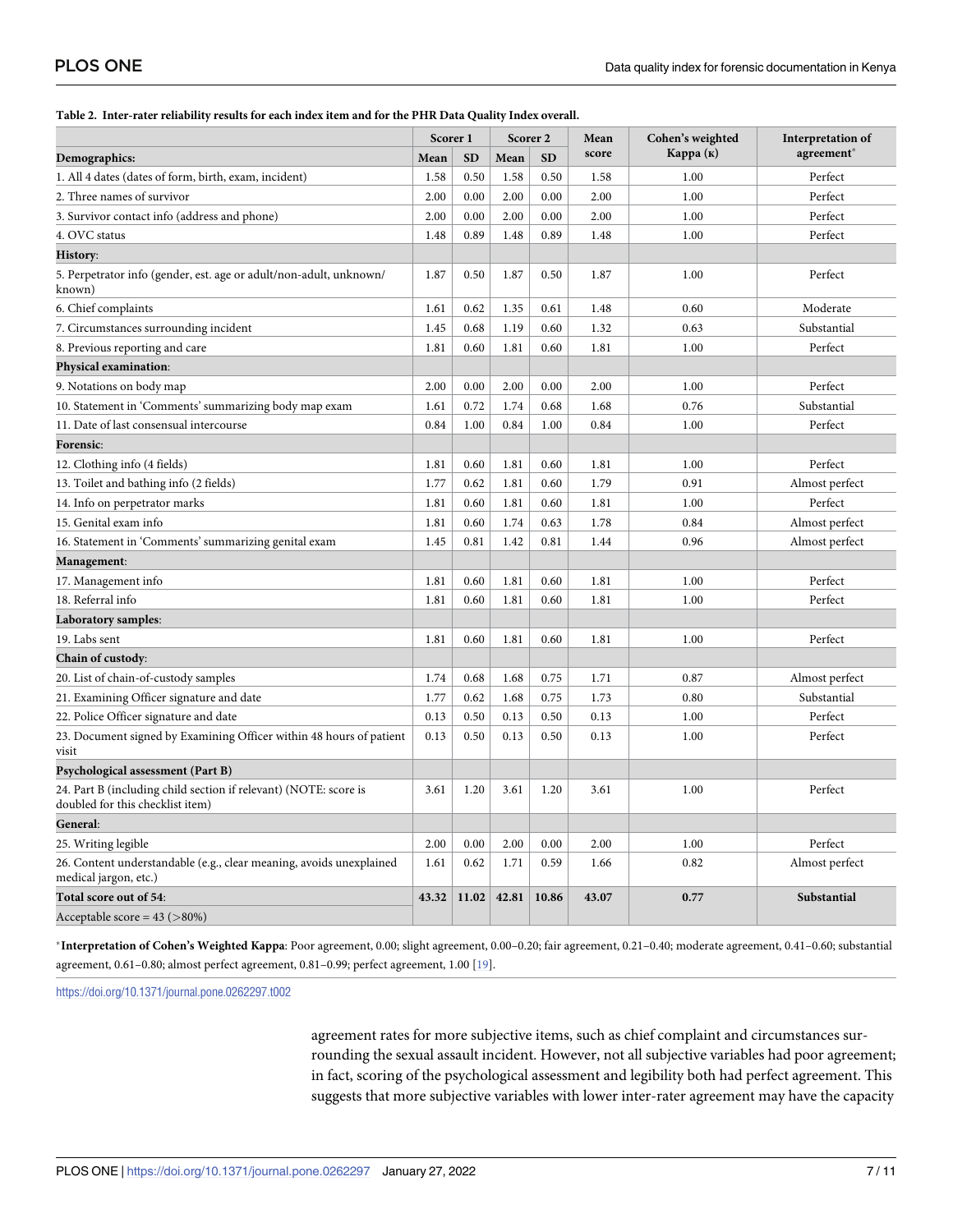| No. of items $(\%)$ |  |  |
|---------------------|--|--|
| $(N = 26)$          |  |  |
| $17(65.4\%)$        |  |  |
| $5(19.2\%)$         |  |  |
| 3(11.6%)            |  |  |
| $1(3.8\%)$          |  |  |
|                     |  |  |

#### <span id="page-7-0"></span>**[Table](#page-3-0) 3. Summary of inter-rater reliability by level of agreement.**

<https://doi.org/10.1371/journal.pone.0262297.t003>

to improve rating scoring either through adjustment of the variables or improved user guidance. As this quality assessment tool is implemented in the Kenyan context, researchers will continue to evaluate how lower-scoring measures can be optimized for improved agreement. The PHR team plans to utilize the validated Index to compare quality assessments between post-sexual assault paper-based forms to those collected via the MediCapt app, a digital form platform.

This present Index was developed for Kenyan medical professionals; however, it highlights the need to develop similar validated data quality indices for sexual assault documentation in other parts of the world. Stakeholders in the assessment of sexual assault in other contexts may review the validated tool to assess its applicability to other widely used forms and their unique environment and consider adaptation for implementation in their health care facilities. Drawing from sexual assault research such as the present study, sexual assault experts should identify global, standardized measures for high-quality sexual assault documentation and develop a validated global standard for quality assessment of sexual assault documentation that could be adapted to local needs and forms.

The present PHR Data Quality Index could be adapted for use in multiple contexts, such as future sexual violence research, health professional training, program evaluation, and targeted quality improvement post-training interventions. Research may be performed to test its validation in other contexts and to identify which documentation measures could be enhanced or added. The Index could be used for health professional education, including undergraduate, graduate, and continuing education to improve sexual assault examination and documentation. Additionally, sexual assault programs may choose to use the Index to assess the quality of the current sexual assault documentation practices, and target weaknesses and thereby enhance quality of documentation and, consequently, care for survivors.

The study has multiple strengths. The PHR Data Quality Index included feedback from several global and local sexual violence clinicians and human rights experts as well as, most importantly, experienced Kenyan health care professionals who use the sexual assault forms in

|  |  | Table 4. Summary of mean rater data quality scores for item data reported on the PRC Form. |
|--|--|--------------------------------------------------------------------------------------------|
|  |  |                                                                                            |

| Mean data quality score (out of a maximum of 2) | No. of items $(\%)$ |
|-------------------------------------------------|---------------------|
|                                                 | $(N = 26)$          |
| $>1.5-2$                                        | $19(73.1\%)^*$      |
| $>1.0-1.5$                                      | $4(15.4\%)$         |
| $>0.5-1.0$                                      | $1(3.8\%)$          |
| $0 - 0.5$                                       | 2(7.7%)             |

�Item #24, which is related to Part B of the PRC Form, had a maximum potential score of 4, received a mean rater score of 3.61 (or 1.81 if adjusted to a maximum score of 2), and is included in the cell indicated.

<https://doi.org/10.1371/journal.pone.0262297.t004>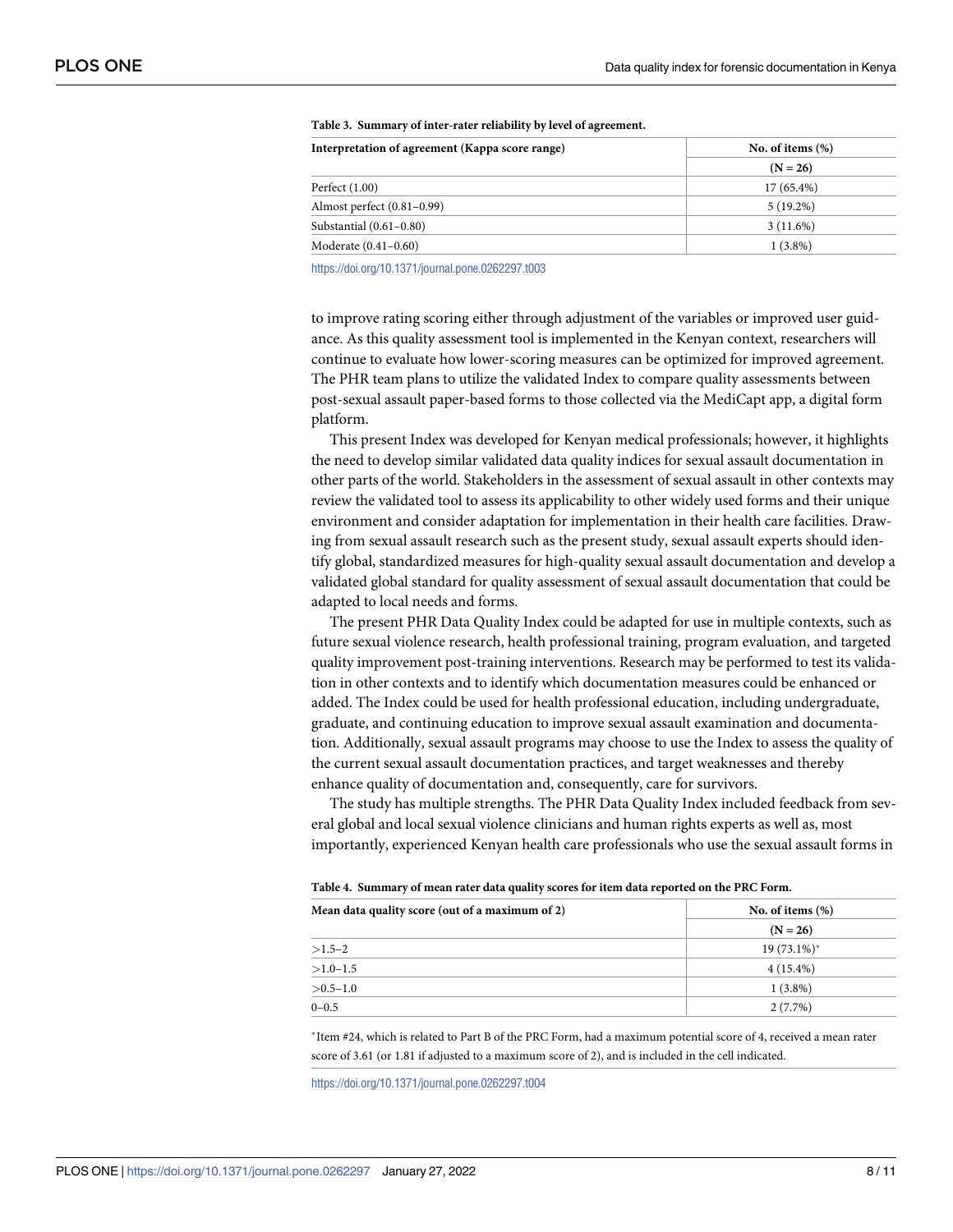<span id="page-8-0"></span>the field. The Index went through several iterations of review by multidisciplinary professionals before the final Index was determined. Inter-rater reliability testing of the Index showed substantial agreement overall.

There are limitations to this study, including the use of the kappa coefficient. While it is commonly used in statistics, some researchers argue it may be too lenient for health-related studies [[21](#page-10-0)]. To address this intrinsic limitation of the kappa statistic, we included percent agreement alongside kappa coefficients, as suggested by several health services researchers [[21](#page-10-0)]. An additional limitation of the study is its external validity, as it was developed using Kenyan post-sexual assault forms and may not be generalizable to other contexts and geographies. Future validation studies should include indices specific to the sexual assault forms from other geographies. Lastly, it is important to consider that the PHR Data Quality Index does not, in its current form, make a broad-scope assessment of external data accuracy.

# **Conclusion**

This study reports the development of a novel data quality index for sexual assault documentation. The index had substantial reliability, making it the first published validated qualityassessment tool for sexual assault documentation. The high inter-rater reliability suggests that the Index may be a promising strategy to enhance the quality of sexual assault documentation in other countries, with the goal of improving health care and justice for survivors.

# **Supporting information**

**S1 [Fig](http://www.plosone.org/article/fetchSingleRepresentation.action?uri=info:doi/10.1371/journal.pone.0262297.s001).** (PDF)

# **Author Contributions**

**Conceptualization:** Roseline Muchai, Katy Johnson, Ranit Mishori, Brett Nelson.

**Data curation:** Wendy Macias-Konstantopoulos, Brett Nelson.

**Formal analysis:** Rose McKeon Olson, Brett Nelson.

**Investigation:** Brett Nelson.

**Methodology:** Rose McKeon Olson, Wendy Macias-Konstantopoulos, Roseline Muchai, Brett Nelson.

**Project administration:** Roseline Muchai, Katy Johnson.

**Resources:** Wendy Macias-Konstantopoulos, Katy Johnson.

**Software:** Brett Nelson.

**Supervision:** Roseline Muchai, Ranit Mishori, Brett Nelson.

**Validation:** Rose McKeon Olson, Wendy Macias-Konstantopoulos, Brett Nelson.

**Visualization:** Brett Nelson.

**Writing – original draft:** Rose McKeon Olson.

**Writing – review & editing:** Rose McKeon Olson, Wendy Macias-Konstantopoulos, Roseline Muchai, Katy Johnson, Ranit Mishori, Brett Nelson.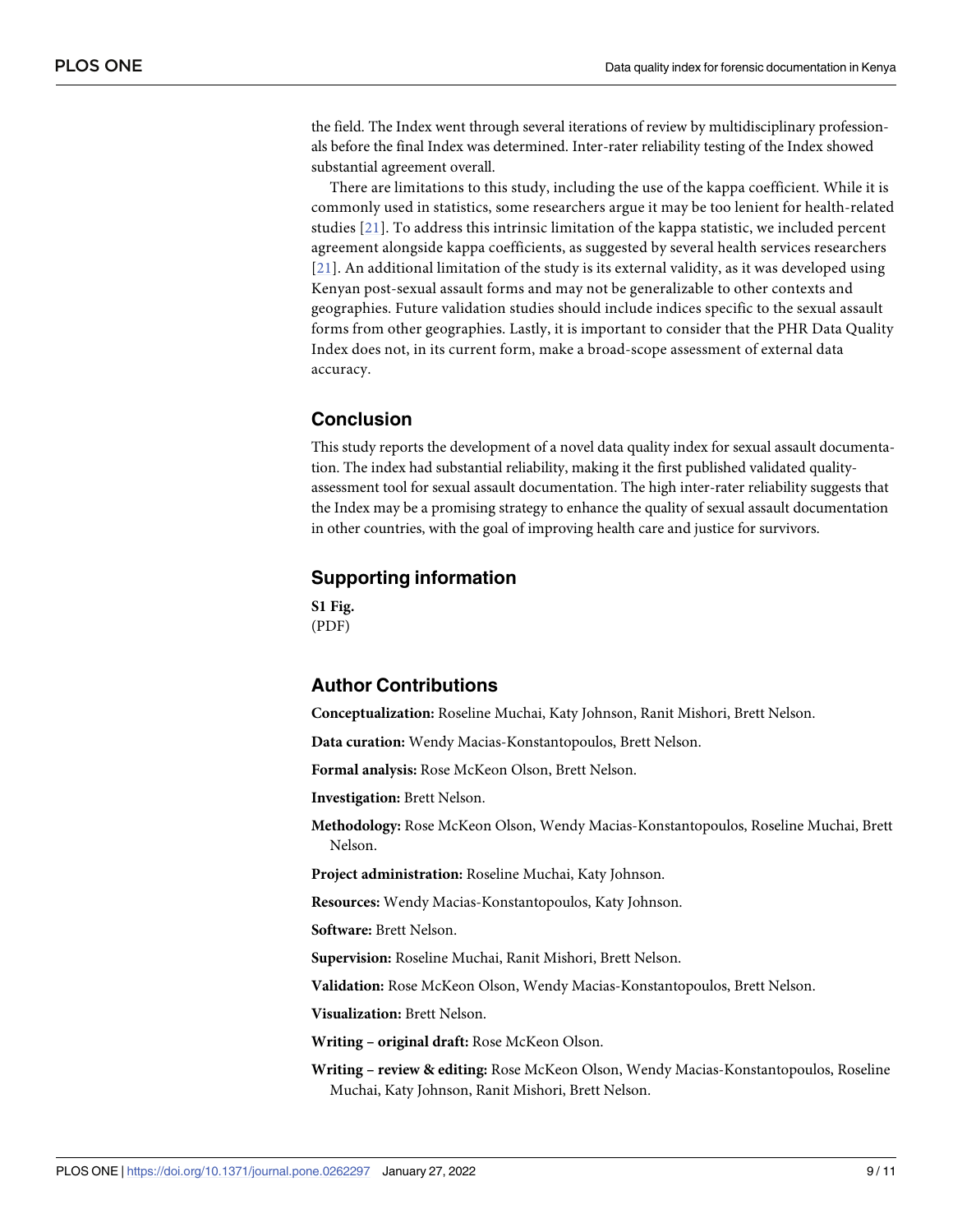## <span id="page-9-0"></span>**References**

- **[1](#page-1-0).** Garcia-Moreno C, Jansen HA, Ellsberg M, Heise L, Watts CH. Prevalence of intimate partner violence: Findings from the WHO multi-country study on women's health and domestic violence. The Lancet. 2006; 368(9543): 1260–1269. [https://doi.org/10.1016/S0140-6736\(06\)69523-8](https://doi.org/10.1016/S0140-6736%2806%2969523-8)
- **[2](#page-1-0).** García-Moreno C, Pallitto C, Devries K, Stöckl H, Watts C, Abrahams N. Global and regional estimates of violence against women: Prevalence and health effects of intimate partner violence and non-partner sexual violence. World Health Organization; 2013. ISBN: 9789241564625.
- **[3](#page-1-0).** Borumandnia N, Khadembashi N, Tabatabaei M, Alavi Majd H. The prevalence rate of sexual violence worldwide: a trend analysis. BMC Public Health. 2020; 20(1): 1835. [https://doi.org/10.1186/s12889-](https://doi.org/10.1186/s12889-020-09926-5) [020-09926-5](https://doi.org/10.1186/s12889-020-09926-5) PMID: [33256669](http://www.ncbi.nlm.nih.gov/pubmed/33256669)
- **[4](#page-1-0).** United Nations Children's Fund Kenya Country Office DoVP, National Center for Injury Prevention and Control, U.S. Centers for Disease Control and Prevention, and the Kenya National Bureau of Statistics. Violence against children in Kenya: Findings from a 2010 national survey. Summary report on the prevalence of sexual, physical and emotional violence, context of sexual violence, and health and behavioral consequences of violence experienced in childhood; 2012.
- **[5](#page-1-0).** Kabiru CW, Mumah JN, Maina BW, Abuya, BA. Violence victimisation and aspirations–expectations disjunction among adolescent girls in urban Kenya. International Journal of Adolescence and Youth. 2017; 23(3): 281–290. <https://doi.org/10.1080/02673843.2017.1345769>
- **[6](#page-1-0).** 2014 Kenya Demographic and Health Survey. Kenya National Bureau of Statistics, Kenya Ministry of Health, the National AIDS Control Council (NACC), the National Council for Population and Development (NCPD), and the Kenya Medical Research Institute (KEMRI). Kenya National Bureau of Statistics; 2014. <https://dhsprogram.com/pubs/pdf/fr308/fr308.pdf>.
- **[7](#page-1-0).** Kenya Institute for Health Metrics and Evaluation. IHME; 2015 [cited 2021 Feb 3]. [http://www.](http://www.healthdata.org/kenya) [healthdata.org/kenya.](http://www.healthdata.org/kenya)
- **[8](#page-1-0).** McGregor MJ, Du Mont J, Myhr TL. Sexual assault forensic medical examination: Is evidence related to successful prosecution? Ann Emerg Med. 2002; 39(6): 639–647. [https://doi.org/10.1067/mem.2002.](https://doi.org/10.1067/mem.2002.123694) [123694](https://doi.org/10.1067/mem.2002.123694) PMID: [12023707](http://www.ncbi.nlm.nih.gov/pubmed/12023707)
- **[9](#page-1-0).** Gray-Eurom K, Seaberg DC, Wears RL. The prosecution of sexual assault cases: Correlation with forensic evidence. Ann Emerg Med. 2002; 39(1): 39–46. <https://doi.org/10.1067/mem.2002.118013> PMID: [11782729](http://www.ncbi.nlm.nih.gov/pubmed/11782729)
- **[10](#page-3-0).** Kjærulff MLBG, Bonde U, Astrup BS. The significance of the forensic clinical examination on the judicial assessment of rape complaints—developments and trends. Forensic Sci Int. 2019; 297: 90–99. [https://](https://doi.org/10.1016/j.forsciint.2019.01.031) [doi.org/10.1016/j.forsciint.2019.01.031](https://doi.org/10.1016/j.forsciint.2019.01.031) PMID: [30797159](http://www.ncbi.nlm.nih.gov/pubmed/30797159)
- **[11](#page-1-0).** Tamamyan H, Armas-Cardona G. Deepening and expanding the cross-sector network response to sexual violence in the Democratic Republic of Congo and Kenya: A project to increase justice for women and girls survivors of sexual violence. UN Women; 2019. [https://untf.unwomen.org/en/learning-hub/](https://untf.unwomen.org/en/learning-hub/evaluations/2019/02/final-evaluation-deepening-and-expanding-the-cross-sector-network-response-to-sexual-violence) [evaluations/2019/02/final-evaluation-deepening-and-expanding-the-cross-sector-network-response](https://untf.unwomen.org/en/learning-hub/evaluations/2019/02/final-evaluation-deepening-and-expanding-the-cross-sector-network-response-to-sexual-violence)[to-sexual-violence.](https://untf.unwomen.org/en/learning-hub/evaluations/2019/02/final-evaluation-deepening-and-expanding-the-cross-sector-network-response-to-sexual-violence)
- **[12](#page-1-0).** Jewkes R, Christofides N, Vetten L, Jina R, Sigsworth R, Loots L. Medico-legal findings, legal case progression, and outcomes in South African rape cases: Retrospective review. PLOS Med. 2009; 6(10): e1000164. <https://doi.org/10.1371/journal.pmed.1000164> PMID: [19823567](http://www.ncbi.nlm.nih.gov/pubmed/19823567)
- **[13](#page-2-0).** Mathews MA. Development of a quality index tool to assess the completion of j88 forms for rape survivors in South Africa. Thesis, University of the Witwatersrand, Johannesburg. 2016. [http://hdl.handle.](http://hdl.handle.net/10539/22538) [net/10539/22538](http://hdl.handle.net/10539/22538).
- **[14](#page-1-0).** Ajema C, Mukoma W, Kilonzo N, Bwire B, Otwombe K. Challenges experienced by service providers in the delivery of medico-legal services to survivors of sexual violence in Kenya. J Forensic Leg Med. 2011; 18(4): 162–166. <https://doi.org/10.1016/j.jflm.2011.02.004> PMID: [21550565](http://www.ncbi.nlm.nih.gov/pubmed/21550565)
- **[15](#page-1-0).** Wangamati CK, Combs Thorsen V, Gele AA, Sundby J. Postrape care services to minors in Kenya: Are the services healing or hurting survivors? Int J Womens Health. 2016; 8: 249–259. [https://doi.org/10.](https://doi.org/10.2147/IJWH.S108316) [2147/IJWH.S108316](https://doi.org/10.2147/IJWH.S108316) PMID: [27445506](http://www.ncbi.nlm.nih.gov/pubmed/27445506)
- **[16](#page-1-0).** Olson RM, García-Moreno C. Virginity testing: A systematic review. Reprod Health. 2017; 14. [https://](https://doi.org/10.1186/s12978-017-0319-0) [doi.org/10.1186/s12978-017-0319-0](https://doi.org/10.1186/s12978-017-0319-0) PMID: [28521813](http://www.ncbi.nlm.nih.gov/pubmed/28521813)
- **[17](#page-2-0).** Mishori R, Anastario M, Naimer K, et al. mJustice: Preliminary Development of a Mobile App for Medical-Forensic Documentation of Sexual Violence in Low-Resource Environments and Conflict Zones. Glob Health Sci Pract. 2017; 5(1): 138–151. <https://doi.org/10.9745/GHSP-D-16-00233> PMID: [28351881](http://www.ncbi.nlm.nih.gov/pubmed/28351881)
- **[18](#page-2-0).** Defining data quality dimensions. DAMA United Kingdom; 2013. [http://www.dama-nl.org/wp-content/](http://www.dama-nl.org/wp-content/uploads/2020/09/DDQ-Dimensions-of-Data-Quality-Research-Paper-version-1.2-d.d.-3-Sept-2020.pdf) [uploads/2020/09/DDQ-Dimensions-of-Data-Quality-Research-Paper-version-1.2-d.d.-3-Sept-2020.](http://www.dama-nl.org/wp-content/uploads/2020/09/DDQ-Dimensions-of-Data-Quality-Research-Paper-version-1.2-d.d.-3-Sept-2020.pdf) [pdf](http://www.dama-nl.org/wp-content/uploads/2020/09/DDQ-Dimensions-of-Data-Quality-Research-Paper-version-1.2-d.d.-3-Sept-2020.pdf).